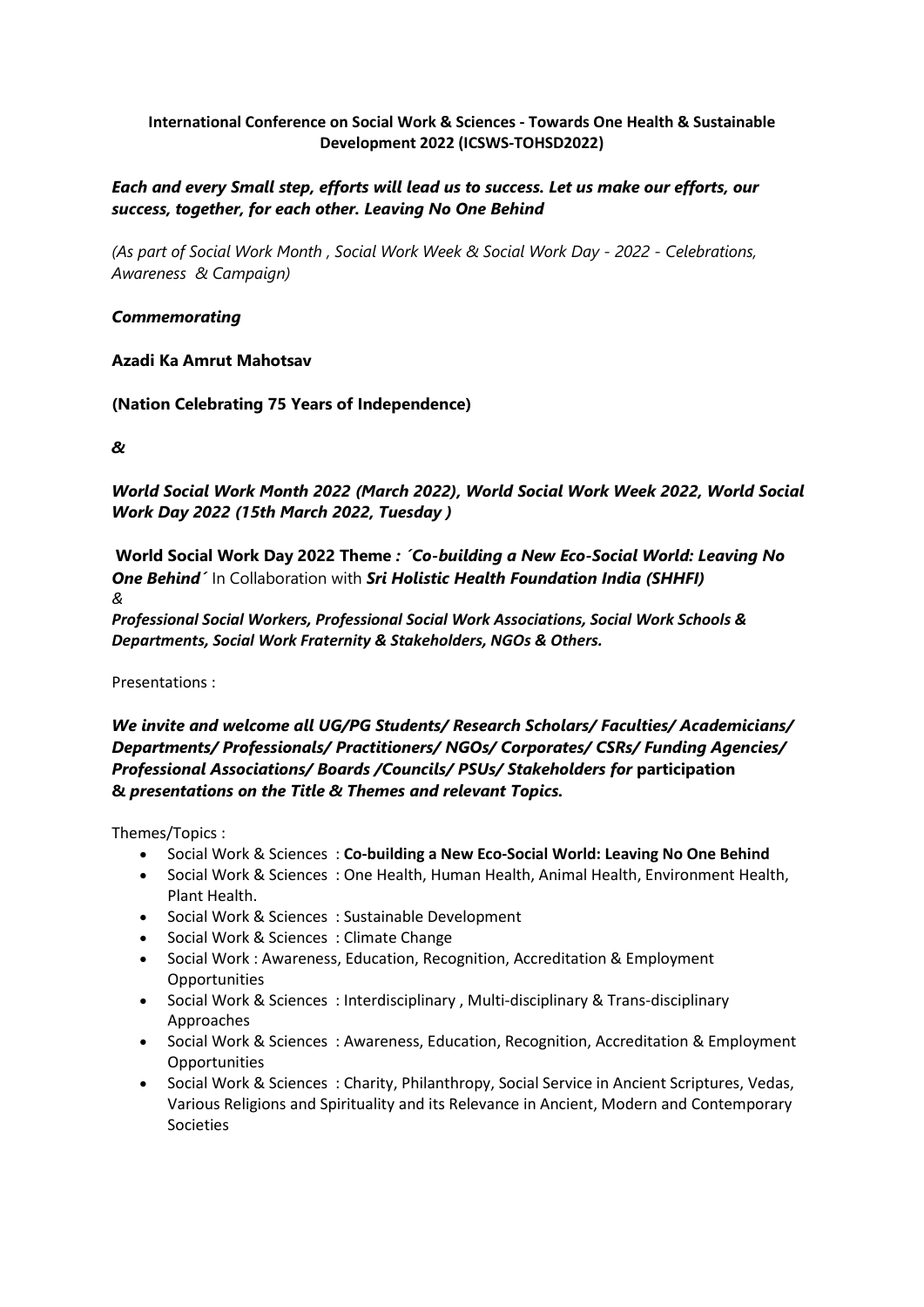- Social Work & Sciences : Language, Literature, Culture, Traditions, Festivals and Traditional Knowledge Systems , Indigenous Curriculum & Practices and its Relevance in Ancient, Modern and Contemporary Societies in Social Service and Social Work
- Social Work & Sciences : Corporate Social Responsibility (CSR) in Social Service, Social Work and Social Entrepreneurship - Awareness, Education, Recognition, Accreditation & Employment Opportunities
- Social Work & Sciences : Holistic Health & Well Being , Medical Psychiatric Social Work, Psychology, Counseling, Community and Preventive Medicine, Public Health.
- Social Work & Sciences : Environment, Ecosystems, Bio-Diversity, Climate Change, Agriculture, Animal Welfare, Disaster Management
- Social Work & Sciences : Print Media, Electronic Media, New Media, Social Media, Public Relations, Mass Communication & Journalism
- Social Work & Sciences : Role & Impact of Public Relations, Print Media, Electronic Media, Social Media & New Media in Social Service, Social Work and Social Sciences
- Social Work & Sciences : Disabilities & Rehabilitation
- Social Work & Sciences : Entrepreneurship, Incubators, Accelerators, Entrepreneurship Hubs/Centers, Startups, Ecosystems.
- and other Relevance topics connecting to the Title or above themes.

# **Note : Selected Papers shall be published in Seminar Proceedings E-Book, Online Open Journal, after Peer review.**

Conference Dates & Timings :

# **Dates : 15th March 2022, Tuesday (Social Work Day)**

# **(13th March 2022, Sunday to 20th March 2022, Sunday, 1 Week)**

**Timings :** Schedule will be updated on the website on a timely basis...

**Venue :** Online/Offline/Virtual/Hybrid Mode - Pre Recorded Live on Website/Zoom/YouTube/Facebook/Others.

Registration Forms :

# **Free Collaboration Registration Form** :- <https://forms.gle/i2eC4BecmUdjRKri8>

For Free Conference **Collaboration/ Association/ Co-Branding/ Co-Signatory** by Professionals/ Institutions/ Organizations/ Departments/ Corporates/ Associations/ NGOs/ **Others** 

*We wholeheartedly invite various Local, Regional, National and International Social Service, Social Work, Social Sciences : Schools/ Departments/ Colleges/ Organizations/ Associations/ Academicians/ Professionals/ Practitioners/ Corporates/ PSUs/ CSR/ NGOs and relevant agencies for collaboration/association/co-signatory and co-branding for the cause for free.*

# **Incase of any difficulty sending collaboration details through google form, kindly email Organization's Full Name, Authorized Signatory Full Name, Recent Passport Size Color**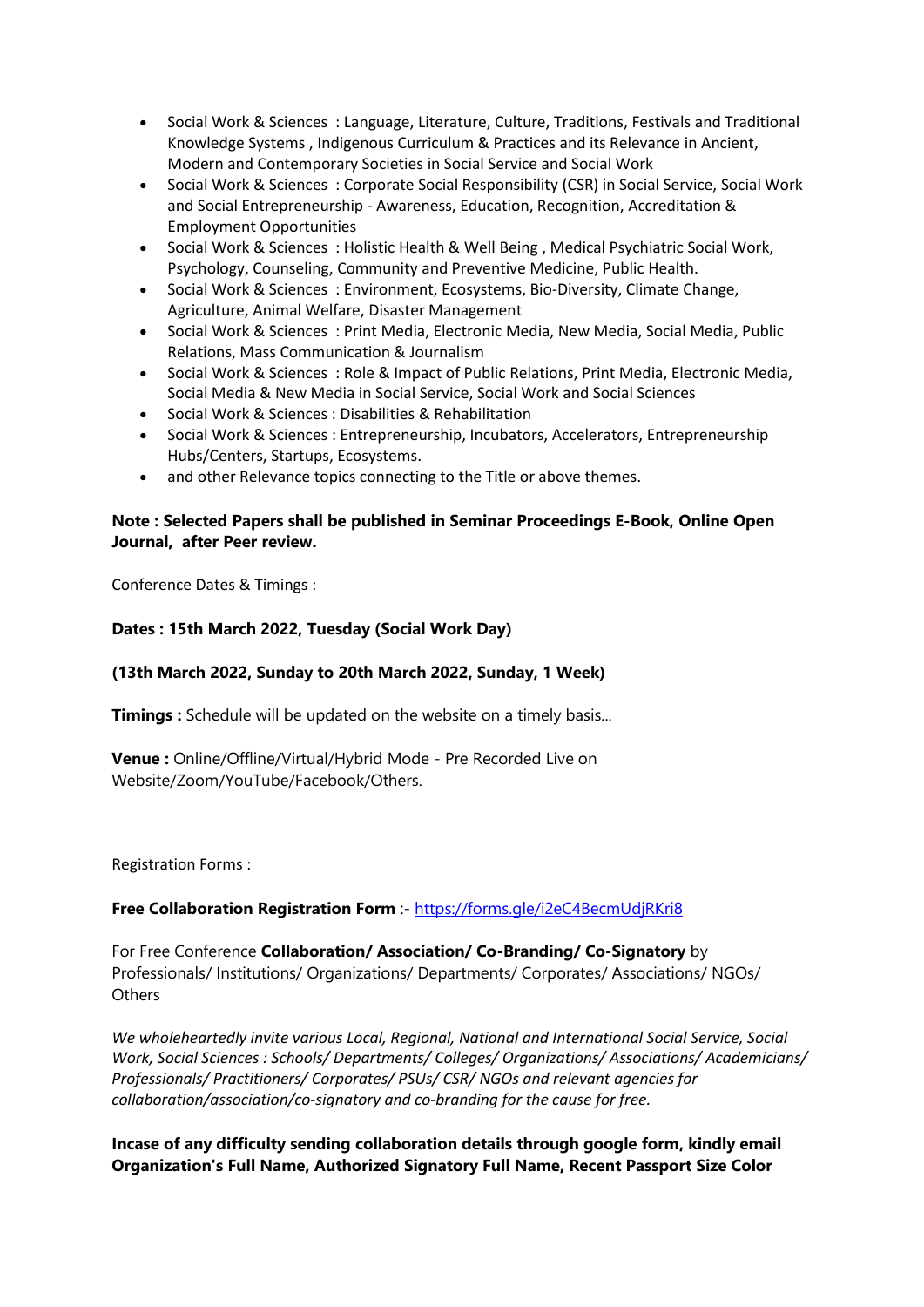**Photo, Designation , E-Mail, Contact Numbers, Scanned Signature (for co-signatory/ecertificates, if required), Organization's transparent logo file (Preferable PNG Format/JPG) and consent/authorization letter or request for collaboration to [wswd2022@gmail.com](mailto:wswd2022@gmail.com) to exclusively add/feature as collaborators.**

# **Free Delegate/Participant Registration Form** :- <https://forms.gle/WUbPaYsiApK4a8un6>

For Participants :

- Free Participant Registration Form.
- Participation E-Certificates will be provided.
- Online/Offline/Hybrid Mode Participation.
- Do not send registrations/files through email. Use only online registration forms.

### **Free Speaker/Presenter/Panelist Registration Form** :- <https://forms.gle/RpKEFWjxTNpPa89y9>

For Speakers / Presenters / Panelists :

- Free Speaker/Presenter/Panelist Registration Form.
- Online/Offline/Hybrid Mode Presentation/Participation.
- Presentation E-Certificates will be provided.
- First Come First Serve basis as per availability.
- No Limit on the number of Presentations.
- For each presentation use a separate registration form.

#### **Instructions** :

- Kindly prepare, upload and give sharing permissions for all required files in your google drive.
- Keep your links ready after uploading to google drive the following files: Recent Passport Size Color Photo, Topic Title, Presentation (PPT File), Bio-Data/Resume/CV/Profile (Word/Doc File), Pre-Recorded Video Presentation (MP4 File), and Abstract (Word/Doc File), Full Paper (Word/Doc File) if applicable before filling the Registration Form.
- Without these shared links, forms will be considered incomplete and invalid, and shall not be considered and accepted.

#### **For Awards /Nomination Application Registration Form**

**:** <https://forms.gle/bFVLnUKygSCL53Dc9>

#### **Nominations & Recommendations** are invited

from Professionals/Institutions/Organizations/Departments/Corporates/Associations/NGOs/Publi shers/Others *for their exceptional contributions to the subject/profession/fraternity.*

#### **Award Category 1 : For Meritorious Students :-**

- **Certificate**
- **Diploma**
- **UG**
- **PG**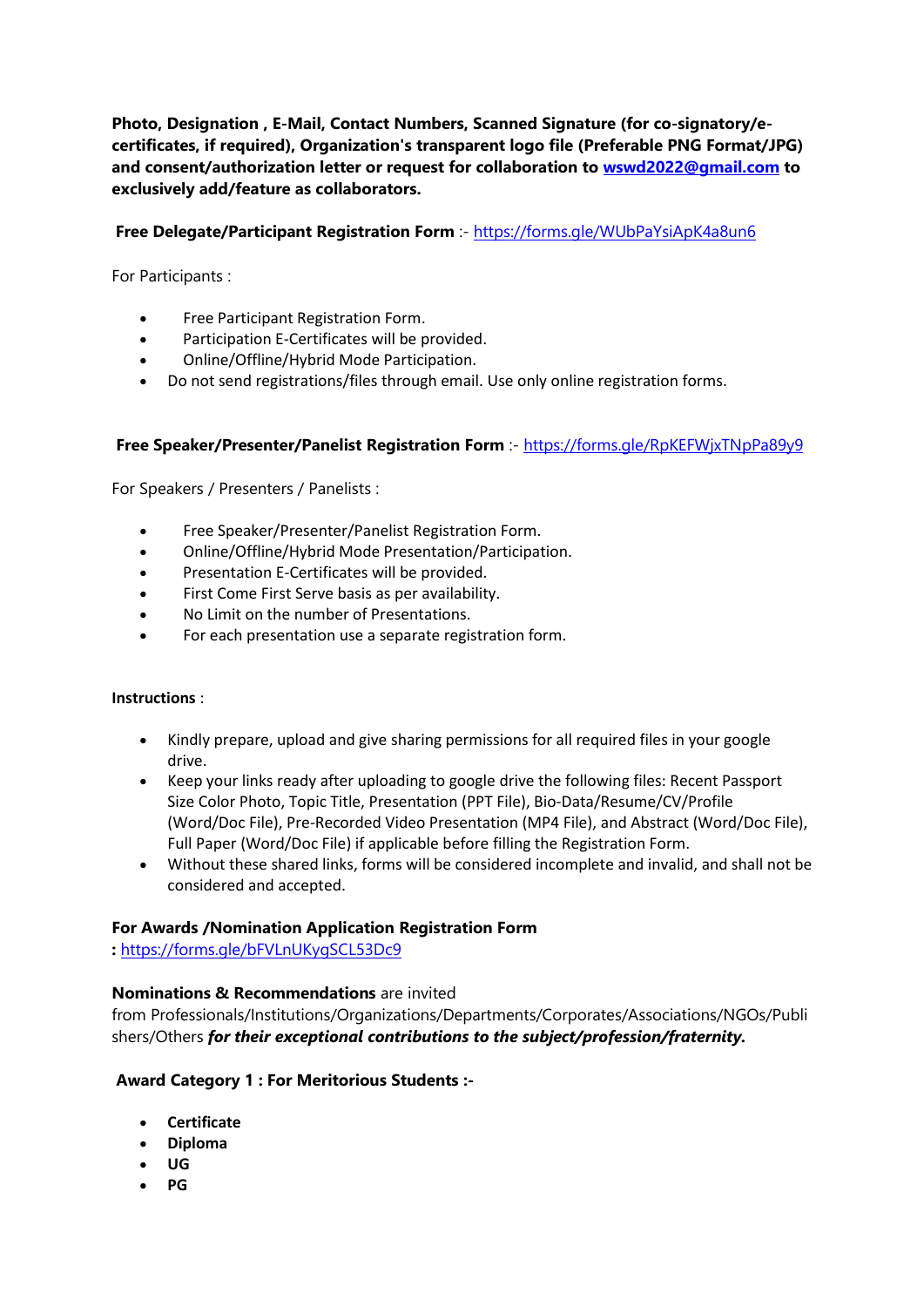### **Award Category 2 : For Meritorious Research Scholars :-**

- **M. Phil**
- **Ph. D**
- **Post Doctoral**

### **Award Category 3 : For Teachers/Lecturers/Faculties/Academicians :-**

- **Part Time**
- **Full Time**
- **Guest**
- **Visiting**

# **Award Category 4 : For Professionals/Practitioners :-**

- **Part Time**
- **Full Time**
- **Consultants**

# **Category 5 : For Allied Professionals/Practitioners :-**

- **Part Time**
- **Full Time**
- **Consultants**

# **Award Category 6 : For All Other Staff/Workforce :-**

- **Officials**
- **Grass Root level workers**
- **NGO/NPO Employees**
- **Volunteers & Others**

# **Award Category 7 : For Organizations/Institutions :-**

- **Local**
- **Regional**
- **National**
- **International**

# **Award Category 8 : For Funding Agencies :-**

- **Local**
- **Regional**
- **National**
- **International**

# **Award Category 9 : For Professional Associations**

- **Local**
- **Regional**
- **National**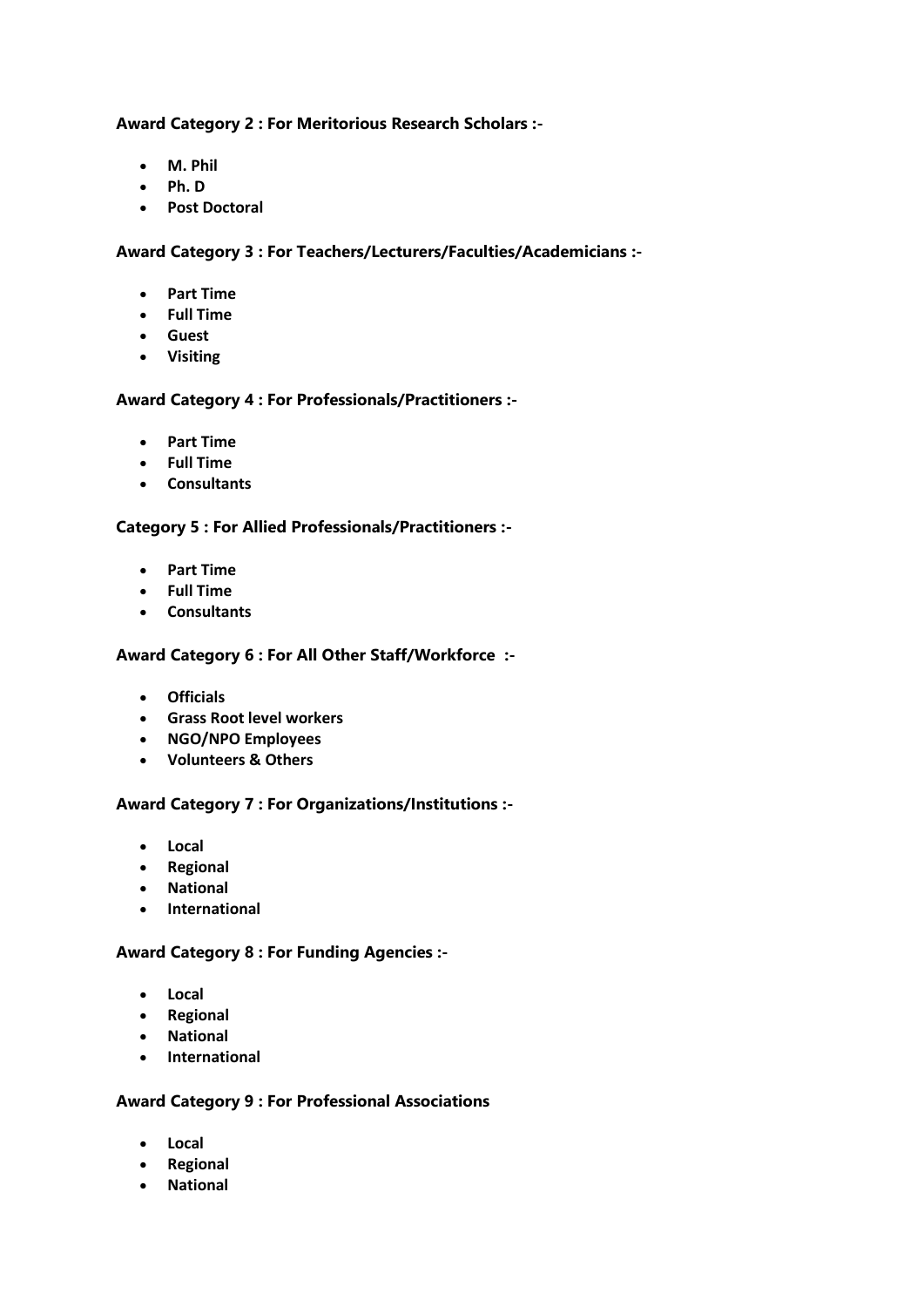• **International**

# **(Commemorating Declaration of 16th January [2022] as National Startup Day by Honourable Prime Minister of India.)**

# **Award Category 10 : For Incubators/Accelerators/Entrepreneurship Hubs/Centre's/Startups/Ecosystems**

- **Local**
- **Regional**
- **National**
- **International**

# **Awards Nominations Eligibility Criteria :**

- Exceptional Contribution to Subject/Profession/Fraternity/Society/Nation
- Nominations & Recommendations from concerned authorities/officials.
- Professionals/Institutions/Organizations/Departments/Corporates/Associations/NGOs/Publi shers/Others
- with relevant proof of documents / memos/ certificates / details of contributions with photos/videos/reports if any to be shared.
- Earlier Awards/Recognitions received
- Detailed Bio-Data/Resume/CV/Profile
- Recent Color Passport Size Photo
- Online Nomination Application Registration Form
- Recommendation Letter from concerned authorities/officials/self-certification as applicable.
- For Nominations / Awards
- One Application for One Award/Category/Sub Category.
- For each category use different application form
- No Limit on Number of Applications/Nominations.
- Multiple applications/nominations can be made by departments/ organizations under various categories for their students/ research scholars/ faculties/ staff/ volunteers.
- Do not send registrations/files through email. Use only online registration forms.

# **Instructions** :

- Kindly prepare, upload and give sharing permissions for all required files in your google drive.
- Keep your links ready after uploading to google drive the following files: Recent Passport Size Color Photo, Topic Title, Presentation (PPT File), Bio-Data/Resume/CV/Profile (Word/Doc File), Pre-Recorded Video Presentation (MP4 File), Authorization Letter, Recommendation Letter, Self-Certification Letter, and Abstract (Word/Doc File), Full Paper (Word/Doc File), Details & Records of contributions/achievements/earlier wards, etc., if any, as applicable before filling the Registration Form.
- Without these shared links, forms will be considered incomplete and invalid, and shall not be considered and accepted.

# **Note - E-certificates:**

If speakers/presenters/panelists would like to attend conference sessions and would like to receive participation e-certificates, they may also register for both Participation Registration Form & Presentation Registration Form.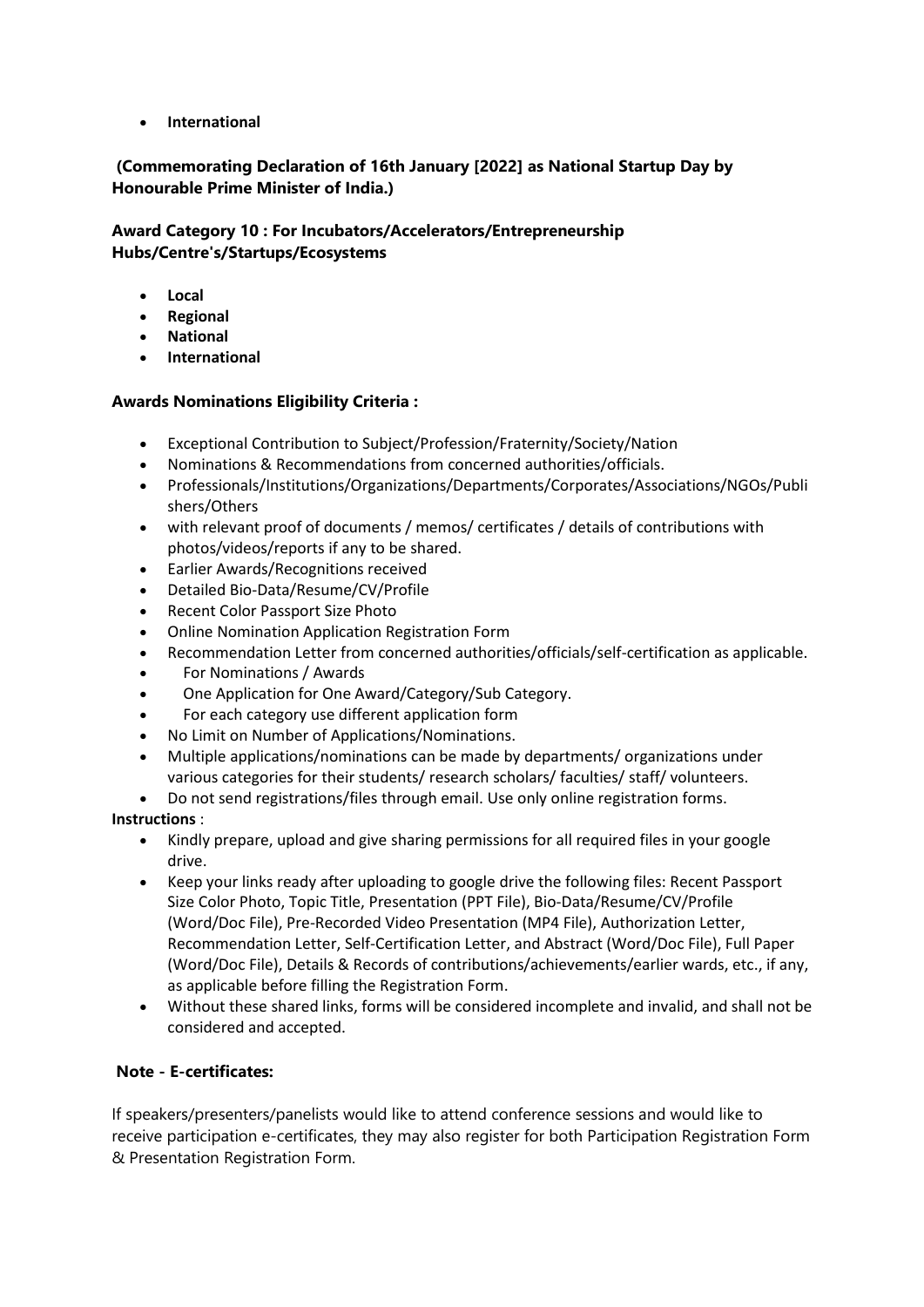**Let's Utilize this wonderful opportunity** and open platform to present your Academic (UG/ PG/ M.Phil/ Ph.D/ Post Doc, etc...)and Non-Academic (Projects/ Programs/ Fieldwork, Initiatives, etc.), Independent Research Work, Social Service, CSR, NGO Activities, Work & Life experiences in relevant fields. Lets share the knowledge and research findings with all. Lets share with our friends, colleagues, students and fraternity.

**Kindly invite and share** the International Conference details with your circles including colleagues/ students/ research scholars/ faculties/department/organization/NGOs.

**Look forward** for your Collaboration/ Nominations/ Presentations/ Participation in International Conference.

Thanks & Regards

### **Coordinator**

International Conference on Social Work & Sciences - Towards One Health & Sustainable Development 2022 (ICSWS-TOHSD2022) [wswd2022@gmail.com](mailto:wswd2022@gmail.com)

International Conference on Social Work & Sciences - Towards One Health & Sustainable Development 2022 (ICSWS-TOHSD2022)

- **Free Delegate/Participant Registration Form** : <https://forms.gle/WUbPaYsiApK4a8un6>
- **Free Speaker/Presenter/Panelist Registration Form** :- <https://forms.gle/RpKEFWjxTNpPa89y9>
- **Free Collaboration Registration Form :** <https://forms.gle/i2eC4BecmUdjRKri8>
- **For Awards Nomination Application Registration Form :** <https://forms.gle/bFVLnUKygSCL53Dc9>
- **Contact Us :** <https://forms.gle/n3te17TvciGpcvweA>
- **Closure for Registrations:** 28th February 2022.
- **Last date for Acceptance:** 05th March 2022.

**Kindly Note :** Due to high traffic and demand, accessing registration forms and other forms, sometimes you may see ads by google, before opening the form, after which the registration form may be displayed. Kindly wait or close the ads to see the registration form or try after some time.

# *2500+ Participants/Presenters across the world from various disciplines and still counting. Hurry ! Register before registration closes.*

- **Conference Facebook Page :** <https://fb.me/Worldsocialworkday2022> or [https://www.facebook.com/Worldsocialworkd](https://www.facebook.com/Worldsocialworkday2022) [ay2022](https://www.facebook.com/Worldsocialworkday2022)
- **Conference Facebook Page Messages :** [https://m.me/Worldsocialworkday2022.](https://m.me/Worldsocialworkday2022?fbclid=IwAR04vr05yVDQibkz6sAYHeBiNJF1pjdUbPZA4FH4vxJqh5QBkOEcx4UVAUE)
- **Conference YouTube Channel :** <https://www.youtube.com/channel/UCz6zK6TjPPv9PbX54VHZFKA>
- **Conference Website :** <https://sites.google.com/view/worldsocialworkday2022/home>